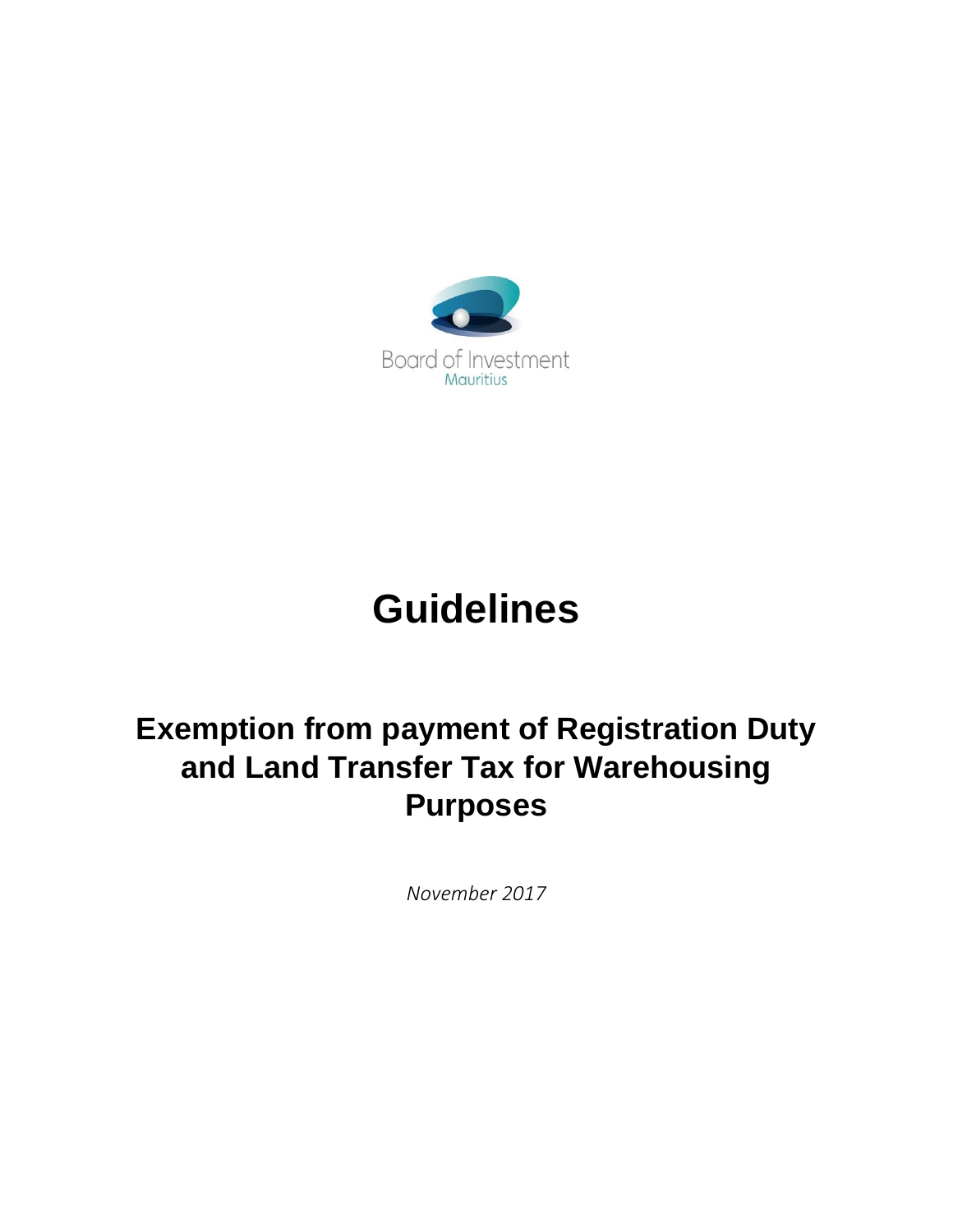### **Preface**

This publication contains guidance for promoters who are interested to conduct warehousing activities. These guidelines are based on provisions of the Investment Promotion Act, Land (Duties and Taxes) Act 1984 and the Registration Duty Act 1804 as amended through the Business Facilitation Act 2017.

#### **Legal basis**

- ➢ Section 45A(3) and Eighth Schedule of the Land (Duties and Taxes) Act 1984 stipulates that a transaction witnessing the transfer of –
	- (i) land, provided that the purchaser uses the land to construct a building for use primarily as a warehouse; or
	- (ii) land on which there is a building, provided that the purchaser uses the building primarily as a warehouse,

as the Board of Investment may certify, shall be exempt from payment of the duty and taxes leviable under Part II, Part III and Part V of the Act and the duty leviable under the Transcription and Mortgage Act.

➢ Part III of the First Schedule of the Registration Duty Act 1804 provides for

Any deed witnessing the lease of –

- (a) land, provided that the lessee uses the land to construct a building for use primarily as a warehouse; or
- (b) land on which there is a building, provided that the lessee uses the building primarily as a warehouse, as the Board of Investment may certify.

#### **Eligibility Criteria**

- a) A warehouse is defined as an enclosed building or structure in which goods are stored. The warehouse may have more than one storage room and more than one floor.
- b) Office space, lunchrooms, restrooms, and other space within the warehouse and necessary for the operation of the warehouse are considered part of the warehouse as are loading docks and other such space attached to the building.
- c) A storage yard is not a warehouse.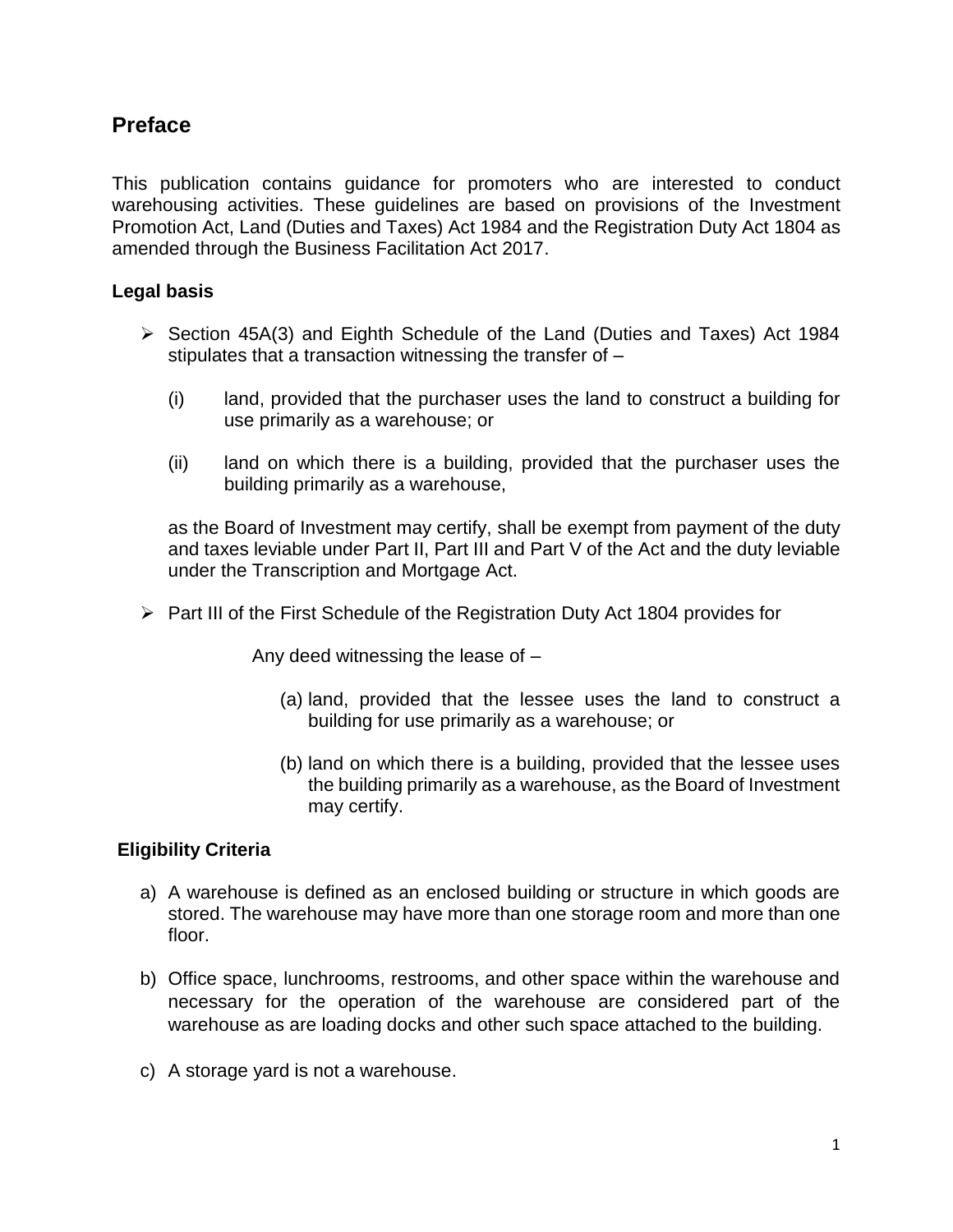d) The company shall not conduct any activities other than warehousing for which the property has been exempted from payment of registration duty and land transfer tax.

#### **Application**

- a) A promoter willing to avail of the above incentive should apply to the Board of Investment on the prescribed form
- b) The application should be accompanied by the following supporting documents:
	- i. Project brief including background information on the promoters, expected date of start of construction if applicable and expected commencement date of operation;
	- ii. A pre-sale or lease agreement (as applicable);
- c) A letter shall be issued by the Board of Investment to eligible promoters certifying that the warehousing project will be exempted from payment of registration duty and land transfer tax.

#### **Repayment of duties and taxes to the Registrar General**

Where a beneficiary of exemption from Registration Duty and Land Transfer Tax no more satisfies the eligibility criteria set out in this guideline and the Land (Duties and Taxes) Act, the beneficiary may be subject to repayment of duties and taxes to the Registrar General.

Section 39(1A) of the Land (Duties and Taxes) Act states that:

*"Where the Board of Investment notifies the Registrar-General that a purchaser has failed to satisfy any of the requirements referred to in item (zf) of the Eighth Schedule, the Registrar-General shall, by written notice, make an assessment of the amount of duty or tax that would otherwise be payable and claim such amount from the parties to the transaction".*

- a) Any change in the ultimate beneficial ownership, shareholding structure, purpose or working principle of the company shall be notified in writing forthwith to the Board of Investment.
- b) Where the beneficiary sells or otherwise disposes of the property, it shall forthwith notify the Board of Investment.